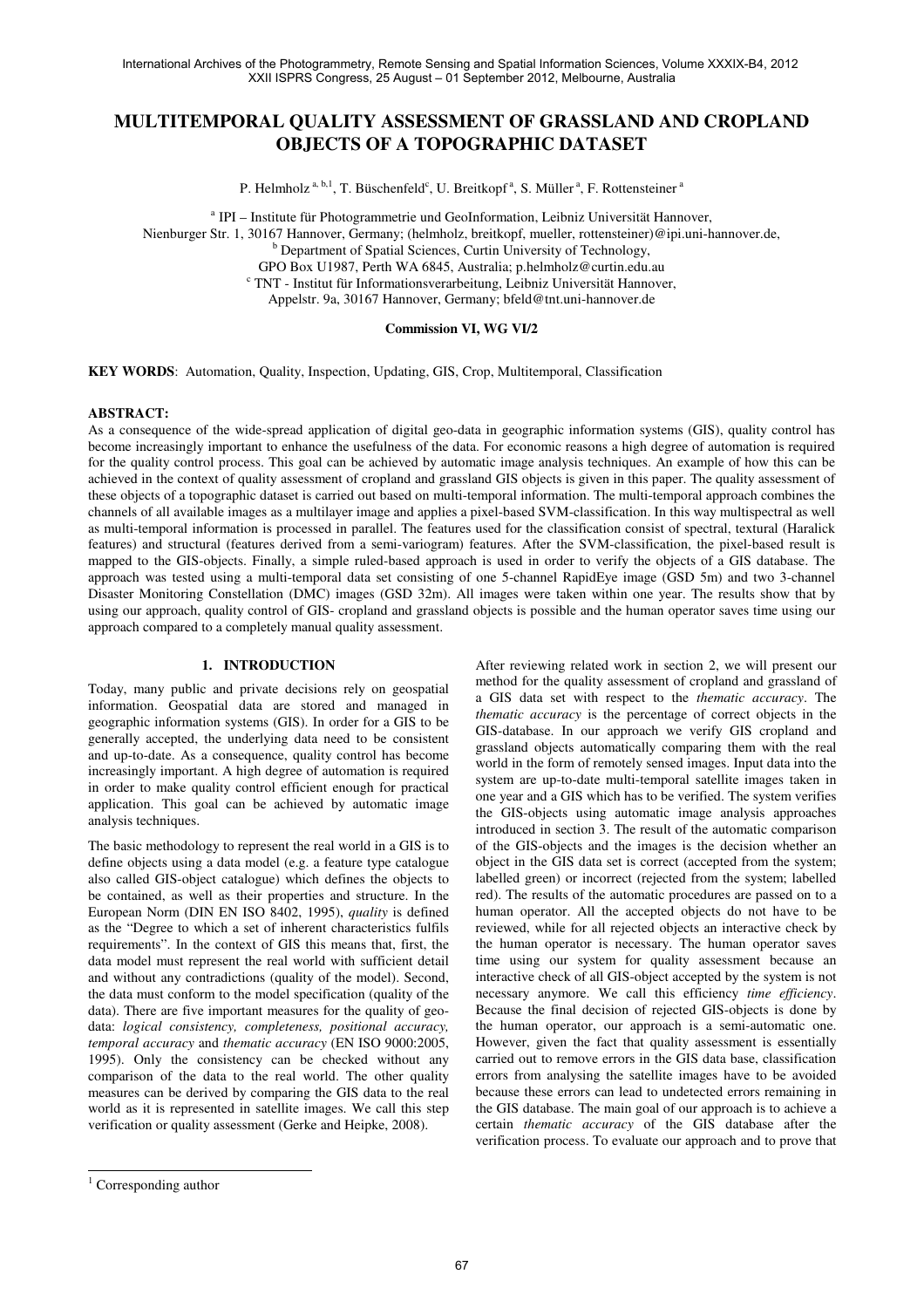the approach is suitable for quality assessment, an evaluation is done in section 4. The paper concludes with a summary and an outlook in section five.

# **2. RELATED WORK**

The focus of this paper is the verification of GIS-cropland and grassland objects. The publications dealing with the classes cropland and grassland using multi-temporal images are limited to the classification task. Therefore, in this section we will focus on approaches dealing with the classification of cropland, grassland and similar classes like vineyards using a multitemporal data set with low resolution images. The special focus will be on features and on the classification method.

Using a multi-temporal data set with low resolution images, it is common to use only spectral features for the classification process (Gong et al., 2003; Itzerott and Kaden, 2007; Marçal und Cunha, 2007; Hall et al., 2008). Itzerott and Kaden (2007) use for the classification of different agricultural classes normcurves of these classes which were created from a prior multitemporal analysis based on the Normalised Difference Vegetation Index (NDVI). These NDVI-norm-curves show that grassland objects always have an NDVI significantly larger than zero, whereas cropland can have a very low NDVI depending on the season. The norm-curves are created using four Landsat images (GSD: 30m) taken within one year. For the classification of unknown GIS-objects of a given field boundary cadastre the mean NDVI of each object is calculated. Then a classification is carried out using the NDVI norm-curves within a Maximum-Likelihood or box classification. Using the box classification an overall accuracy of 65.7% and using the Maximum-Likelihood classification an overall accuracy of 72.8% could be achieved. However, the NDVI of different crops can underlie strong regional and temporal variations. Hence, the adaption of the NDVI-norm-curves to other regions is a challenge. Training with a multi-temporal data set within a large area would be necessary.

Simonneaux et al. (2008) apply a pixel-based approach using a decision tree algorithm for the classification of different kinds of crops. For each pixel a NDVI profile over time is calculated. To create these profiles, eight Landsat satellite images taken within one year were available. The overall accuracy of this approach is 83.7%; the kappa-index is 0.78. These good results could be achieved mainly through the high number of images.

Marçal and Cunha (2007) use the NDVI and a field boundary cadastre for the detection of vineyards in a multi-temporal data set consisting of nine SPOT 5 images (GSD: 5 m) taken in 2002, 2003 and 2005, and in addition four Chris Proba satellite images taken in 2006 (GSD: 17 m, 18 bands). Besides the average NDVI value also the minimum, maximum, standard deviation and the median NDVI per GIS-object was calculated. Marçal and Cunha (2007) summarise in their article that the features are useable for the classification but quantitative results are not presented.

Lucas et al. (2007) proposes a rule based classification based on the software eCognition (Baatz and Schape, 2000). First, segments (fields) are determined by a segmentation of each GIS-object. Next, numerical decision rules based on fuzzy logic are developed to discriminate vegetation classes. The rules are primarily based on inferred differences in phenology, structure, wetness and productivity. The decision rules connect knowledge about ecology and the information content of single and multi-temperal remotely sensed data and their derived products (e.g., vegetation indices). The rule-based classification gives a good representation of the spectral and temporal characteristics of different agricultural classes but leads to quite complex rules. These complex rules are difficult to manage and the transfer to other regions.

De Wit and Clevers (2004) apply a pixel-based Maximum-Likelihood classification combined with an object-based decision tree classification. In the pixel- and object-based classification the NDVI was used as feature. The image data set used in (De Wit and Clevers, 2004) consist of in total 13 Landsat, two IRS-LISS3 (GSD: 25 m) and two ERS2-SAR images taken within two years. The overall accuracy of this approach is high with 90.4%. However, for the object-based classification first the interactive creation of a field boundary by a human operator is necessary. Due to the time-consuming generation of the field boundary cadastre, further improvement for a practical use of this approach is necessary.

If images of higher resolution are available, additional features like textural or structural features can be introduced into the classification process. Textural features describe the distribution of grey values; structural features describe structures within a GIS-object such as parallel lines within a local neighbourhood of a pixel or within a GIS-object. For instance, Müller et al. (2010) use spectral, textural and structural features in a classification based on weighting functions to differentiate between several kinds of crops. They use high resolution multitemporal aerial images (GSD: 17cm). First, the phenological behaviour of different crops is trained using a training data set and the determined features. Based on this training, GIS-objects with an unknown class can be classified by analysing their phenological behaviour. The results are promising with an overall correct classification rate of 91.3% but due to the small size of the test area no final conclusions about the practical usefulness can be made.

Our method differs from the cited approaches by the used features, classification method and number of images needed for the classification/verification. For instance, we use structural features derived from a semi-variogram. For classification we use is the state-of-the-art algorithm of Support Vector Machines (SVM; Vapnik, 1998) which has not been used for the multitemporal classification of the agricultural classes cropland and grassland so far. In addition, to avoid the use of a field boundary cadastre, we apply a pixel-based classification. Our approach is flexible regarding to the number of images, and also can operate with only three images taken in one year.

## **3. APPROACH**

The idea of the approach is to use the fact that the appearance of cropland changes significantly within a year (cropland can be covered with vegetation or is not covered with vegetation, it can contain structures when tilled or not when untilled, ...) whereas the difference in the appearance of grassland changes only slightly. As mentioned above, these multi-temporal characteristics are considered in a pixel-based classification approach. In order to process the classification three main steps are necessary. First, features are extracted within a local *N<sup>f</sup>* x *N<sup>f</sup>* neighbourhood. Second, these features are classified by a previously trained supervised learning method. Finally, the pixel-based results are transferred to the GIS-objects. The object boundary polygons are given by the GIS data set which has to be verified.

## **3.1 Feature Extraction**

The feature extraction process takes into account several different aspects to ensure an optimal classification result. For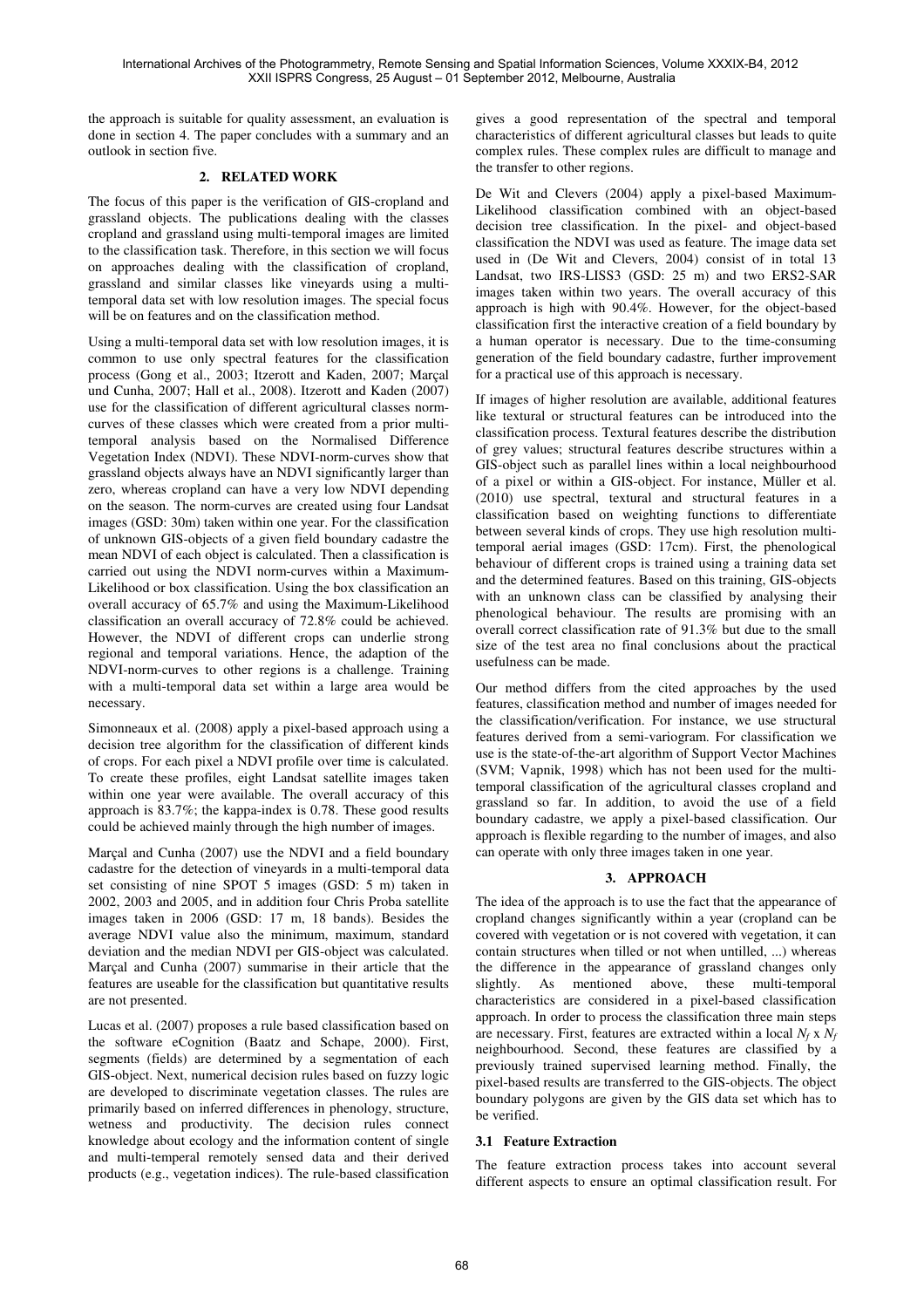the classification spectral, textural and structural features are used.

**3.1.1. Feature extraction** Information about vegetation is contained in the bands of multispectral images and in features derived from them (Ruiz et al., 2004; Hall et al., 2008; Itzerott and Kaden, 2007). Similar to the cited works, we use the median value of a local neighbourhood of each channel for the classification. Furthermore, the variance is used as an additional feature in the classification process. The dimension *Nspec* of the feature vector for the spectral features **xspec** per band is two.

Textural features derived from of the grey level co-occurrence matrix (GLCM)) can give important hints to separate different agricultural classes (Haralick et al., 1973; Rengers und Prinz, 2009). We use eight Haralick features energy, entropy, correlation, difference moment, inertia (contrast), cluster shade, cluster prominence, and Haralick correlation (Haralick et al., 1973) in our classification approach. Using three directions, the dimension  $N_{ter}$  of the feature for the textural features  $\mathbf{x}_{ter}$  is 24 per band.

In addition, structural features can give an important hint for the classification of the agricultural classes cropland and grassland (Helmholz, 2010), whereas the usefulness of these features mainly depends on the resolution of the available images. While parallel straight lines caused by agricultural machines are visible in cropland GIS-objects in images with a higher resolution, these lines vanish in images with a lower resolution. However, because these structures can give an important hint in order to separate cropland and grassland and because our algorithm should have the possibility to be easily applied to other image data (such as high resolution images), we use structural features. The structural features are derived from a semi-variogram. Features derived from a semi-variogram have been successfully used for the classification of different agricultural areas in (Balaguer et al., 2010). In total 14 features (Balaguer et al., 2010) are used in the classification process. The dimension *Nstruc* of the feature vector of the structural features **xstruc** per band is 14.

**3.1.2. Feature vector** The feature vector of a pixel **xfeat** per band is build by concatenation of the feature vectors with

$$
\mathbf{x}^{\mathrm{T}}_{\mathrm{feat}} = (\mathbf{x}^{\mathrm{T}}_{\mathrm{spec}}, \mathbf{x}^{\mathrm{T}}_{\mathrm{tex}} \mathbf{x}^{\mathrm{T}}_{\mathrm{struc}}) \tag{1}
$$

the dimension *Nfeat* is

$$
N_{feat} = N_{spec} + N_{tex} + N_{struc} = 40
$$
 (2)

To maintain flexibility with respect to various image acquisition systems and sensors, respectively, an arbitrary number of input channels *Nch* is supported. All input channels are sub-sampled equally by a factor leading to an image pyramid for every channel, whereas *Nres* is the number of pyramid levels. Each pyramid level is handled equally. The set is passed on to the feature extraction module, where spectral, textural and structural features are calculated for each pixel within an  $N_f$  x  $N_f$ neighbourhood as described before. Features extracted at the same pixel position build up one feature vector  $\mathbf{x}_{\text{feat\_total}}$ .

The dimension  $d_{feat\ total}$  of the feature vector  $\mathbf{x}_{feat\ total}$  is:

$$
d_{feat\_total} = N_{ch} \cdot N_{res} \cdot N_{feat}
$$
 (3)

For instance, using multispectral and multi-temporal information of one five band image and two three-band images simultaneously, the number of bands is  $N_{ch} = 11$ . Assuming  $N_{res}$ = 2 resolution levels, we get 22 bands for which a feature vector with  $N_{feat} = 40$  has to be calculated. Thus, the dimension of the feature vector is  $d_{feat\_total} = 880$ .

## **3.2 Pixel-based Classification**

The classification is carried out using SVM. The SVM classifier is a supervised learning method used for classification and regression. Given a set of training examples, each marked as belonging to one of two classes, SVM training builds a model that predicts whether a new example falls into one class or the other. The two classes are separated by a hyperplane in feature space so that the distance of the nearest training sample from the hyperplane is maximised; hence, SVM belong to the class of *max-margin classifiers* (Vapnik, 1998). Since most classes are not linearly separable in feature space, a feature space mapping is applied: the original feature space is mapped into another space of higher dimension so that in the transformed feature space, the classes become linearly separable. Both training and classification basically require the computation of inner products of the form  $\Phi(x_i)^T \cdot \Phi(x_j)$ , where  $x_i$  and  $x_j$  are feature vectors of two samples in the original feature space and  $\Phi(x_i)$ and  $\Phi(\mathbf{x}_j)$  are the transformed features. These inner products can be replaced by a Kernel function  $K(\mathbf{x}_i, \mathbf{x}_j)$ , which means that the actual feature space mapping Φ is never explicitly applied *(Kernel Trick)*. In our application we use the Gaussian Kernel  $K(\mathbf{x}_i, \mathbf{x}_j) = \exp(-\gamma \cdot ||\mathbf{x}_i - \mathbf{x}_j||^2)$ . The concept of SVM has been expanded to allow for outliers in the training data to avoid overfitting. This requires a parameter  $\nu$  that corresponds to the fraction of training points considered to be outliers. Furthermore, classical SVM only can separate two classes, and SVM do not scale well to a multi-class problem. A common way to tackle this problem is the *one-versus-one*-strategy (Chang and Lin, 2001) where all combinations of classes *C* are tested against each other. In total *C*(*C*-1)/2 combinations are calculated. The pixel is assigned to the class with the most wins (winner-takes-it-all-strategy).

For our approach, the SVM algorithm needs to learn the properties of the different classes. These are not only the classes cropland and grassland but classes which describe a typical site, e.g. settlement, industrial area and forest. The training is done using a set of image patches with known class labels. The image patches and the class labels are assigned to the training objects interactively by a human operator. Each feature is normalised so that its value is between 0 and 1. Then, all feature vectors are used to train the SVM classifier required for the *one-versus-one* strategy. The result of the classification process is a labeled map, which represents the class membership for each pixel.

### **3.3 Transfer the pixel-based classification results to GISobjects**

After the pixel-based classification was utilised, the result for all pixels inside an object must be transferred to a GIS-object. This is done using the approach from Busch et al. (2004). Pixels that match the class of the GIS object are considered as *correct*, while pixels belonging to another class are considered to be *incorrect*. Two criteria are chosen for the assessment of the GIS objects. First, the ratio *q* of incorrect pixels in relation to all pixels that cover the object are calculated using

$$
q = incorrect / (correct + incorrect)
$$
 (4)

If *q* is larger than the pre-defined threshold  $t_q$ , the GIS object will be labelled as rejected/incorrect. The threshold  $t_q$  depends on how many incorrect pixels are likely to appear in a cropland or grassland object.

As incorrect pixels can be distributed more or less equally in the object due to noise or inhomogeneously textured regions, a second criteria considering the compactness of an error region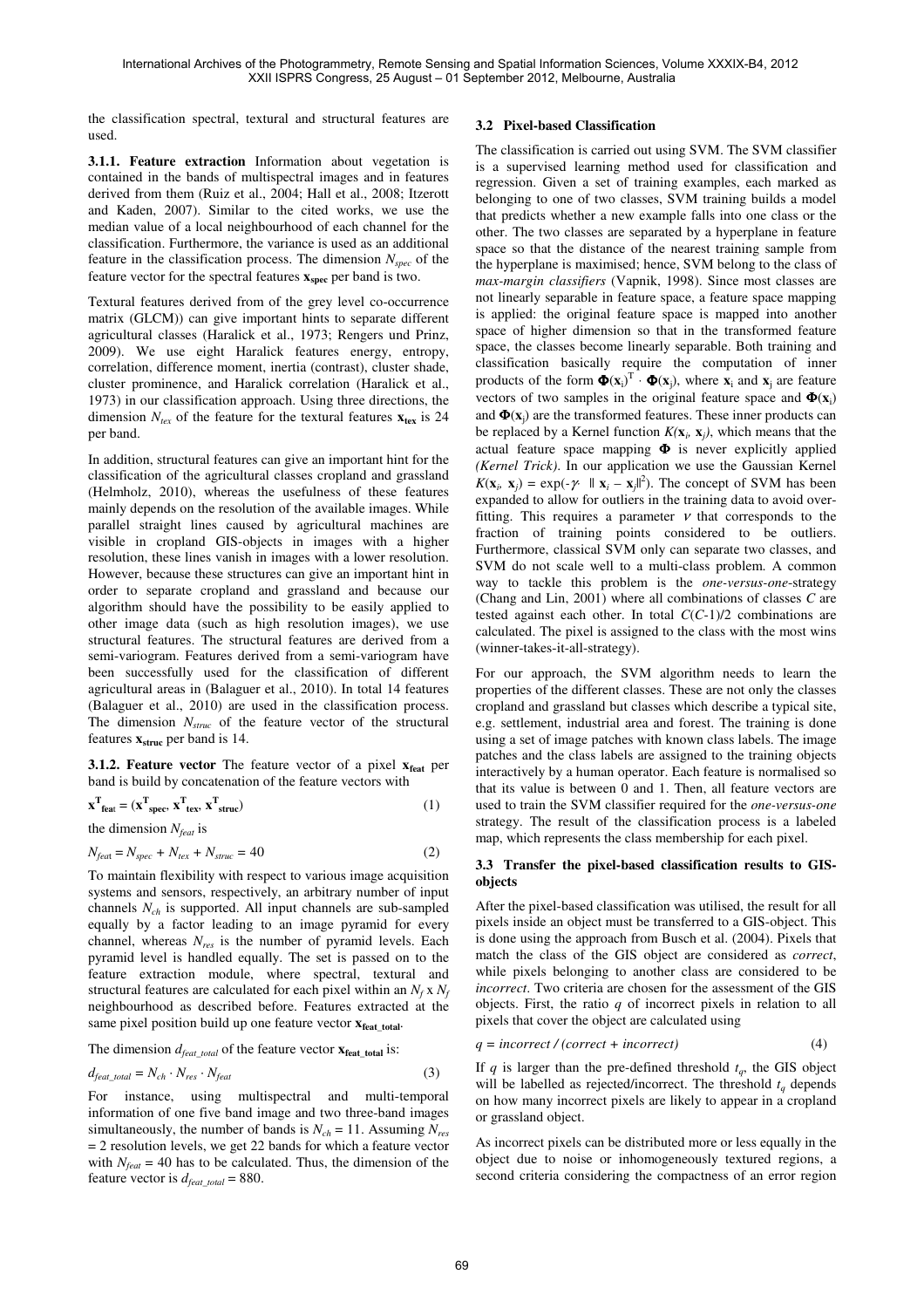is necessary. A *compact error* is an area of connected pixels belonging to the same class (which differs from the class label in the GIS data set) with a width larger than a threshold  $t_w$  and an area larger than a threshold *tA*. The width of an assumed compact error is determined applying a morphologic filter (erosion) and counting the steps till the assumed compact error disappears. A GIS object with a compact error is labelled as rejected/incorrect and has to be reviewed by a human operator.

#### **4. EVALUATION**

### **4.1 Data**

To evaluate our approach we have used the European CORINE Land Cover GIS database (CLC) and three multi-temporal images taken in one year covering a test site of 329 km<sup>2</sup> in Halberstadt, Germany. For the evaluation, a reference dataset was available. The reference dataset was produced using visual interpretation of the images.

**4.1.1. Image Data** Images are available from two different sensors, namely RapidEye and DMC (Disaster Monitoring Constellation, operated by DMC International Imaging (DMCii)). The images were acquired within a 4 month period during the summer months. The RapidEye image was acquired on August 20, 2009 and has a resolution of 5m. The five bands of this sensor are blue, green, red, red edge and near infrared. In addition two DMC images are used, acquired on April-24, 2009 and on August-24, 2009. The DMC sensor has a resolution of 32m and captures three bands (green, red and near infrared). The dimension of  $N_{ch}$  is 11 (5 + 2x3). For textural information, the resolution was subsampled by a factor of two to cover relevant information. Hence, the resulting dimension of the feature vector for one pixel position is 440. The neighbourhood is  $N_f = 11$  pixels for all scenes to cover a relevant area. All images are orthorectified.

Before processing all images in one workflow the 32m DMC images are clipped to the same size and resampled to the same resolution as the RapidEye image. For the resampling we use a nearest neighbor interpolation, because radiometric information remains unaltered (Albertz, 2001).

**4.1.2. GIS database** The European CLC data set is managed and coordinated by the European Environment Agency (EEA, 2011), assisted by the European Topic Center for Land Use and Spatial Information (ETC-LUSI). In Germany the UBA (Umweltbundesamt – Federal Environmental Agency) is the national reference center. It acts as the contact point for the EEA and is responsible for the management and coordination of CLC. The data model was defined to be compliant with a scale of 1:100,000; the minimum mapping unit is 25 ha for new polygons and 5 ha for changes of existing polygons. The CLC data set has been produced with respect to reference years 1990, 2000 and 2006 using mainly images of Landsat, SPOT and IRS satellites. Even though the minimum mapping unit is 25 ha, GIS-objects with an area smaller than 25 ha appear in the data set of our test site. GIS-objects smaller than 1 ha were not processed with our approach, because a reliable classification of small GIS-objects using DMC images with a resolution of 32 m is not possible.

The main land cover class in our test site is cropland. Out of 425 km<sup>2</sup> with 3072 GIS cropland and grassland objects, 1316 cropland GIS-objects covering  $367 \text{ km}^2$  with an average size of 27.9 ha, and 1756 grassland GIS-objects covering 58  $km<sup>2</sup>$  with an average size of 3.3 ha can be found.

### **4.2 Evaluation assessment**

Confusion matrices are a common tool for quality assessment. For the verification a special confusion matrix is used which compares the verification result (accepted/rejected GIS-objects) with a reference (correct/false GIS-objects). Such a confusion matrix is visualised in Figure 1.

| $\mathcal{S}$ ystem<br>Reference           | Accepted                                   | Rejected                                |  |
|--------------------------------------------|--------------------------------------------|-----------------------------------------|--|
| Accepted                                   | True Positive (TP)                         | False Negative (FN)                     |  |
| Rejected                                   | False Positive (FP)<br>(undetected errors) | True Negative (TN)<br>(detected errors) |  |
| Figure 1: Confusion matrix of diagnostics. |                                            |                                         |  |

Based on this confusion matrix, measures for the evaluation can be derived, e.g. the *thematic accuracy.* The goal is to increase the *thematic accuracy.* The thematic accuracy before the verification process is *TA a priori* with

*TA a priori* =  $(TP + FN)/(TP + FN + FP + TN) \times 100\%$  (4)

The aim is to achieve a *thematic accuracy* after the verification process *TA a posteriori* with

$$
TA \ a \ posteriori = TA \ a \ priori + TN/(TP + FN + FP + TN) \ x
$$
  
100% (5)

whereas *TA a posteriori* has to be at least 95%. At the same time the human operator should save time compared to a completely manual quality assessment of the GIS data set. A measure which represents this goal is the *time efficiency* with

*time efficiency* =( $TP + FP$ )/( $TP + FN + FP + TN$ ) x 100% (6)

which is equal to the percentage of GIS-objects which do not have to be reviewed by a human operator. The *time efficiency* should be at least 50%. The defined requirements are based on experiences gained from the practical application of quality assessment of GIS data sets (BKG, 2009).

## **4.3 Parameter settings**

Only a small number of parameters have to be set to run our approach. Most of them can be trained automatically, others are defined by the characteristics of the used GIS and only a few of the parameters have to be set to empirical values.

The fact that the goal of our approach is the verification of a GIS data set influences the strategy of the classification process. The parameters of our method have to be optimised in order to achieve a good verification, but not necessarily a good classification result. For instance, a classification error which leads to an undetected error remaining in the GIS data set is penalised higher than classification errors which lead "only" to a false negative.

There are no parameters to be set for the calculation of the spectral features. Parameters for the feature extraction of the textural features are distance  $\Delta$  and direction  $\alpha$  for the determination of the GLCM (Haralick et al., 1973). The parameters were set to the standard values  $\Delta = 1$  and  $\alpha = 0^{\circ}$ , 45°, 90°, 135°. By using fixed parameters for  $\Delta$  and  $\alpha$  the textural features are only representative for these chosen parameters. By using four different directions for  $\alpha$  the textural features are rotation invariant. Therefore, the dependency from the parameter  $\alpha$  could be eliminated as far as possible. In contrast, the dependency from parameter ∆ could not been solved, so pattern which are not in the range of ∆ are not be taken into account.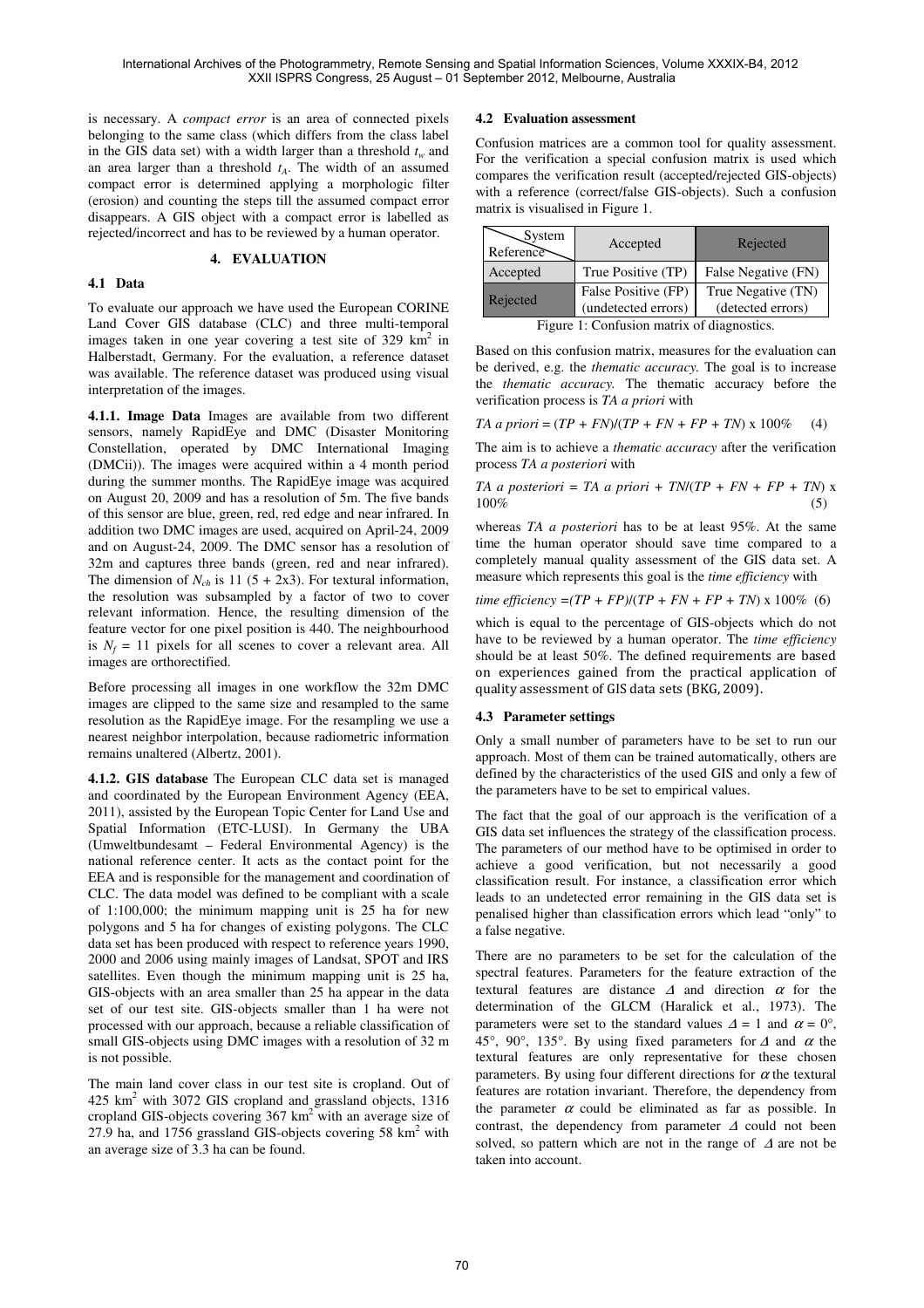For the semi-variogram feature extraction, three major parameters had to be set. As proposed in (Balaguer et al., 2010), we use six directions to calculate an omnidirectional semivariogram. To obtain significant information about the occurring structures, a radius of 30 pixels with one pixel step size was chosen based on the RapidEye images (5m GSD).

There are further parameters for SVM classification. We decided to use the *one-versus-one*-strategy for the multi-class-SVM; the classes are cropland, grassland, settlement, industrial areas, deciduous and coniferous forest. In this paper we will focus only on the classes cropland and grassland. The parameter γ for the Gaussian Kernel as well as the parameter  $ν$  to avoid the over-fitting are learnt automatically using a cross validation with grid search (Hsu et al., 2010). The used training data are visualised in Figure 2.



Figure 2: GIS training objects (settlement (green), industrial areas (blue), cropland (turquoise), grassland (pink), deciduous forest(yellow), coniferous forest (brown)).

To transfer the pixel-based classification results to GIS-objects there are three parameters. The threshold  $t_q$  (see equation 4) depends on how many incorrect pixels are likely to appear in a cropland or grassland object. For instance, a cropland area can be surrounded by shrubs or trees, so it is likely that pixels are classified as forest.  $t_q$  can be set easily by an experienced human operator. The parameters  $t_A$  and  $t_w$  are given by the definitions in the GIS object catalogue.  $t_w$  depends on the minimum mapping areas of other classes than cropland/grassland and is set to 40 m;  $t_A$  is given directly by the GIS object catalogue by the minimum mapping areas of the classes others than cropland/grassland, e.g. 'forest', 'settlement' or 'industry'. It is set to 1 ha.

Basically, the only parameters which have to be set by the human operator are  $\Delta$  (textural feature) and  $t_q$  (to transfer the pixel-based results to GIS-objects). In this publication we will focus on the setting of the parameter  $t_q$ , as experience shows that this parameter has a high impact to the verification result. The parameter  $t_q$  is tested using a series of variable values of  $t_q$ starting from  $t_q = 10\%$  to  $t_q = 100\%$ . The results of this analysis are summarised regarding the *TA a posteriori* in Figure 3 and regarding the *time efficiency* in Figure 4. By setting  $t_q$  to 10% not more than 10% of *incorrect pixels* (equation 1) are allowed within a GIS-object. Therefore, the *TA a posteriori* is really high (nearly all errors can be detected) but the *time efficiency* is low (nearly all GIS-objects have to be reviewed by a human operator). If  $t_q$  is increased, the setting is less strict. For  $t_q$  = 100% the *TA a posteriori* decreased to the same level as the *TA a priori* (no errors could be detected; cropland 95.2%; grassland

96.5%) but at the same time the *time efficiency* is 100% (no manual effort for the human operator). Our aim is to find a setting which is strict enough to find errors in the GIS data set but not too strict, so the human operator can save time using the approach.



Figure 3: Dependency of the *TA a posteriori* (y-axis) from the parameter  $t_q$  (x-axis); required are 95% (red line).



Because the required *TA a posteriori* of 95% could be achieved already before the verification process, the results regarding the *time efficiency* is used to determine the best value for *t<sup>q</sup>* . For the threshold  $t_q = 60\%$  the time efficiency achieves the required 50% for both classes (cropland and grassland) for the first time. Therefore, the parameter  $t_q$  is set to 60% for the detailed analysis in section 4.4.

### **4.4 Results**

The evaluation results of our approach in form of confusion matrices are summarised in Figure 5 to Figure **7**. In all cases the required *thematic accuracy* of 95% was already given (above 95%). However, the *thematic accuracy* could be increased to 98% to 99%, whereas the human operator has to review less than 50% of GIS-objects.

| System<br>Reference | Accepted     | Rejected     |
|---------------------|--------------|--------------|
| Accepted            | 65.5% (2012) | 30.4\% (935) |
| Rejected            | $1.2\%$ (36) | $2.9\%$ (89) |

Figure 5: Evaluation results of set union of the classes cropland and grassland (*TA a priori* = 95.9%, *TA a posteriori* = 98.8%, *time efficiency* =  $66.7\%$ ).

| $\mathcal{S}$ ystem<br>Reference | Accepted      | Rejected     |
|----------------------------------|---------------|--------------|
| Accepted                         | 77.2\% (1016) | 18.0\% (237) |
| Rejected                         | $1.6\%$ (21)  | $3.2\%$ (42) |

Figure 6: Evaluation results of the class cropland (*TA a priori* = 95.2%, *TA a posteriori* = 98.4%, *time efficiency* = 78.8%).

| $\mathcal{S}$ ystem<br>Reference | Accepted     | Rejected     |
|----------------------------------|--------------|--------------|
| Accepted                         | 56.7% (996)  | 39.7% (698)  |
| Rejected                         | $0.9\%$ (15) | $2.7\%$ (47) |

Figure 7: Evaluation results of the class grassland (*TA a priori* = 96.5%, *TA a posteriori* = 99.1%, *time efficiency* = 57.6%).